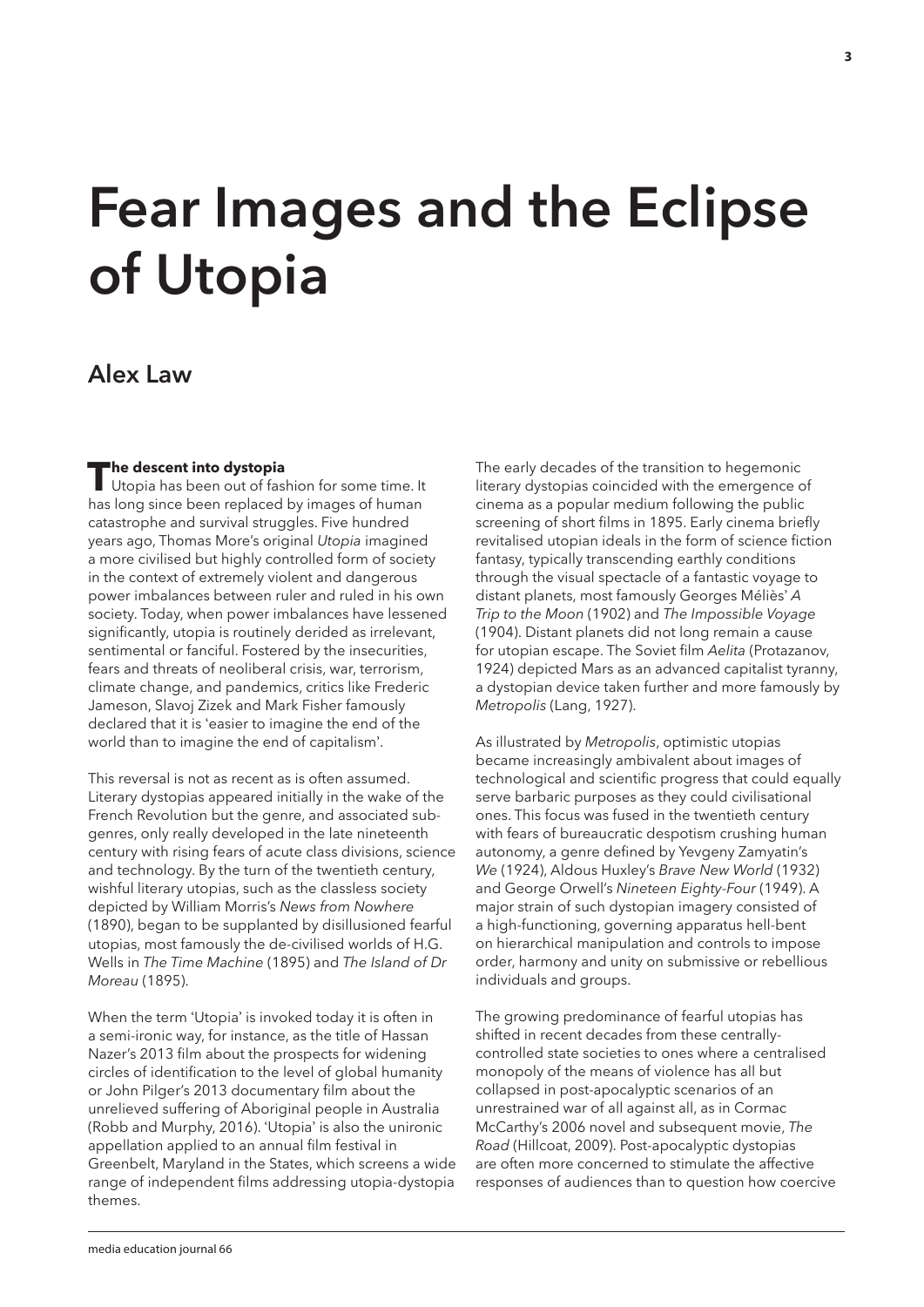

Alex and his droogs in the film dystopia of *A Clockwork Orange*

systems or political regimes actually emerge, function or might be changed.

#### **A natural fear of utopia?**

Images of societal collapse now characterise a veritable deluge of dystopian videogames, television and film. While there is an ancient religious tradition of apocalypse reaching back millennia, contemporary fearful utopias are peculiar to increasingly complex and differentiated societies. Millenarian utopian movements gave way to apocalyptic imagery not only in response to sudden ruptures with the fabric of everyday routine rendered by capitalist crises, rapid technological innovation, warfare and revolution but also in response to more mundane experiences of life in the 'lonely crowd', felt to be deeply impersonal and alienating.

The rebalancing of the utopia-dystopia continuum has been shaped by specific processes of increasing social complexity and differentiation. State and corporate authority, market exchange, urban density and mass communications generate unintended consequences that elude the purposeful control of individuals, groups and institutions. As insecurity becomes routine, it is experienced as an existential affront to collective selfimages of sovereign human autonomy. Alongside fears of science and technology and social breakdown as major preoccupations, a mounting sense of environmental crisis has further called into question machine civilisation and mass consumerism.

Dystopia is often understood as part of a primal human condition of eternally recurring existential fears. After all, it may be argued, constant fear and paranoia have induced horror after horror throughout human history, from slavery, religious terror, political despotism, mob rule, concentration camps, witch-hunts, anti-Semitism, eugenics, and so on. In his wide-ranging study of more than one hundred and fifty literary dystopias of the past two centuries, Gregory Claeys (2016) adopts a naturalistic anthropology of an original and constantly recurring state of psychological anxiety as a permanent feature of the human condition. Collective fears are projected onto 'enemies' that both bind together the inner group and expel or destroy outsiders. Much of this argument relies on psychological theories of 'the crowd' in mass society proposed by Le Bon, Freud, Gasset and others who emphasise a supposedly

'primitive' disposition for irrational 'mental contagion', hypnotic suggestibility or 'transference' of collective pathologies, atavistic impulses that malevolent charismatic leaders are only too ready to magnify and intensify.

'Natural fears' may be modified by social processes but can never be entirely dispelled. Fears of a 'mental contagion' were registered in the 1970s by a moral panic over the 'meaningless violence' increasingly tolerated by a 'permissive' popular culture. Here the film dystopia of *A Clockwork Orange* (Kubrick, 1970) was viewed as an especially egregious example. Anthony Burgess's 1962 novel was intended as a critique of the dystopian loss of human autonomy promoted by then fashionable behaviourist psychology. Stanley Kubrick withdrew the film from UK cinemas in 1973 amidst fears of copycat violence, home invasions and rape inspired by the film's scenes of youth brutality. Some worried that the fashion style of the young gang of 'droogs' in the film represented a subcultural transition from skinhead gangs to glam rock that was no less threatening to social order. Although young working-class males in the UK wore make-up and bowler hats as part of the 'Clockwork gang style' they continued to favour 'bovver boots' associated with skinhead violence (Kramer, 2011: 101-6).

#### **Politics of dystopia**

The relationship between politics and utopia remains strained. Twenty-first century utopian solutions to capitalist decay, corporate oligarchy and environmental calamity are rarely rooted in the unequal power imbalances of everyday politics. As Claeys (2016: 495) argues, "most dystopias today take us into the future without substantial explanations as to how we have descended into the dismal state we encounter". In so far as resistance is depicted, dystopias typically place their best bet on the fate of small groups of activists and survivors. The focus is less often placed on grotesque structural inequalities than on heroic and resourceful individuals possessed of a peerless survival instinct.

Feminist literary dystopias have explored the relationship between anxieties about reproduction, technology and power imbalances since at least Mary Shelley's *Frankenstein* (1818) and Charlotte Perkins Gilman's *Herland* (1915). Feminist utopias or dystopias include Ursula K. Le Guin's 'ambiguous utopia', *The Dispossessed* (1974), Marge Piercy's *Woman on the Edge of Time* (1976), and Margaret Atwood's *The Handmaid's Tale* (1985). The hugely successful television adaptation of *The Handmaid*'*s Tale* (2017- 2019) oscillates ambiguously between the cruel optimism of the merciless, resourceful heroine, June, who will do whatever it takes to destroy the dictatorship of Gilead, and the necessary pessimism required for the struggle to reach utopia (Canada).

The balance more often tilts in favour of what Lauren Berlant (2011) called the 'cruel optimism' of struggling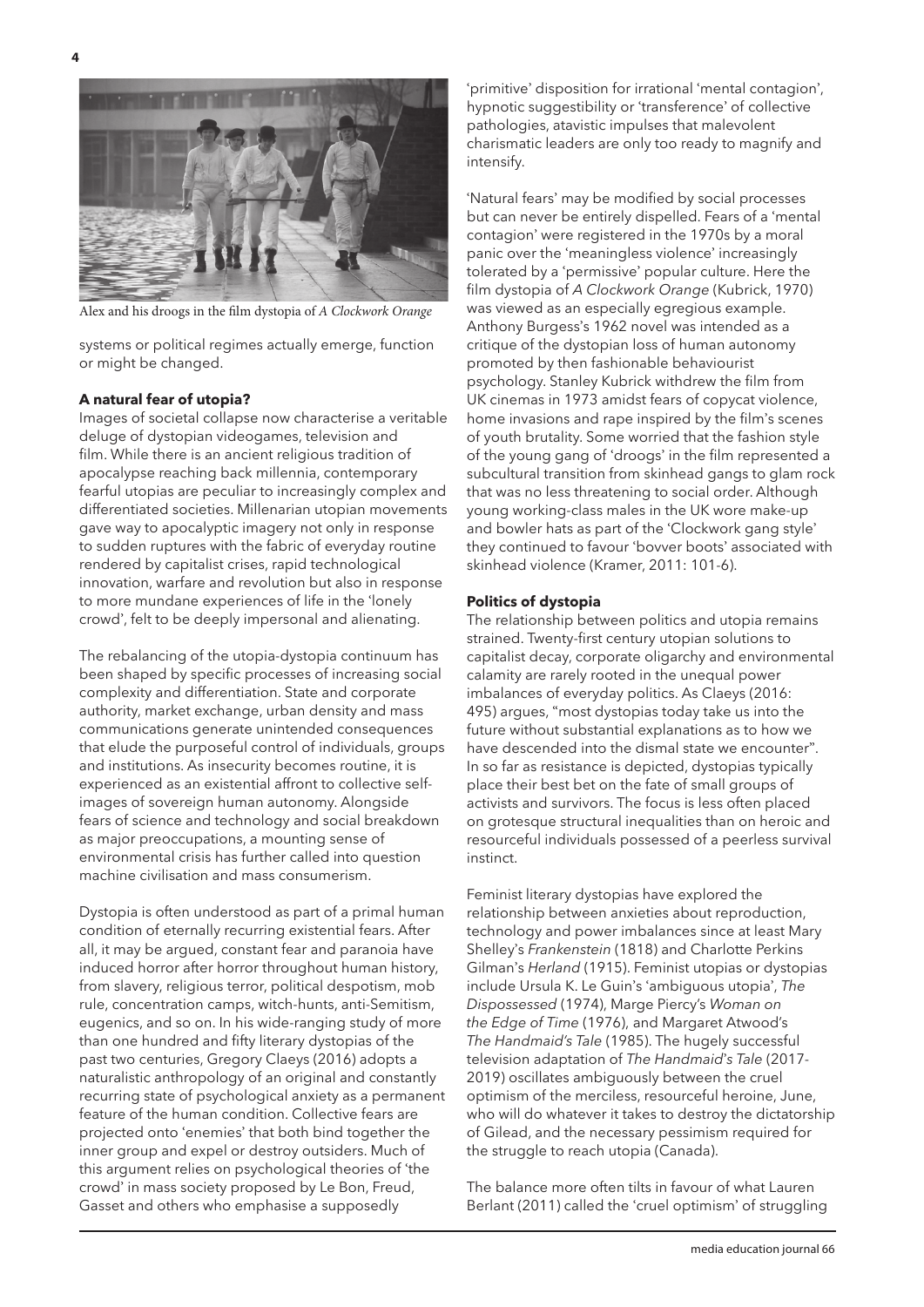for a constantly deferred, unattainable goal. For Mark Fisher (2009), the film adaptation of P.D. James' (1992) feminist dystopia, *Children of Men* (Cuaron, 2006), marked a qualitative shift in dystopian narratives. Instead of functioning as a catalyst for imagining a coherent alternative to the present, *Children of Men* projects an image of what Fisher calls 'capitalist realism'. In the child-less world of the film nothing new can possibly be born. Capitalist realism can only promise more and more of the same meaningless residue of vicarious consumption, "when beliefs have collapsed at the level of ritual or symbolic elaboration, and all that is left is the consumer-spectator, trudging through the ruins and the relics" (Fisher, 2009: 4).

With a recurring focus on the cruel optimism of competitive resilience of individuals, dystopian films mirror the neoliberal ideal of human capital attuned to the uncertainties and insecurities of market turbulence. Individualised survival strategies of the precarious working class in post-2008 crisis films *In Time* (Niccol, 2011), *The Hunger Games* (Ross, 2012) and *Elysium* (Blomkamp, 2013), Gregory Frame (2019) argues, merely reproduce a debilitating form of human capital. As resourceful individuals strive to achieve a life worth living, it is one that is constantly frustrated and denied by the worsening inequities and cutthroat competition of crisis-soaked neoliberal political economy. Conversely, flawed individuals are doomed to fail. In the case of *Joker* (Philips, 2019), Arthur Fleck's lonely descent into murderous psychosis follows from the consequences of unrelieved personal humiliations at the same time as his medical support is withdrawn thanks to funding cutbacks.

Despite this, utopia is typically modelled on smallscale, communitarian village societies and dystopia on a large-scale surveillance society. A number of films from the late 1990s – *Pleasantville* (Ross, 1998), *The Truman Show* (Weir, 1998), *Dark City* (Proyas, 1998) and *The Matrix* (Wachowski and Wachowski, 1999) – depict artificially constructed worlds operating behind the backs of the protagonists. While these worlds offer a false complicity with a secure but banal utopian life, Peter Fitting (2003) argues that only *Pleasantville* challenges the popular idea of a hidden conspiracy of sinister forces manipulating everything behind the scenes.

What Orwell in *1984* called 'groupthink' is represented as a prison-house for expressing 'authentic' individuality, exacerbated today by the intensities and sensitivities of social media as well as manipulated realities. Groups themselves take on a dystopian tinge, beset by internal competitive struggles for social standing, and where "the less successful, always resentful of those who surpass them, will employ gossip, bickering, backbiting, innuendo, and sabotage to try to reduce their enemies back to the average level or lower (Claeys, 2011: 41)".



Ofelia resists 'dystopian fascist tyranny through her adventures in the fantasy world of *Pan*'*s Labyrinth*

#### **Fearful or wishful, feasible or fantastic utopias?**

Over the past fifty years or so dystopias have often been defined by generalised criteria of neo-fascism, authoritarianism and violent illiberalism in Hollywood films ranging from *The Wild Bunch* (Peckinpah, 1969), *Straw Dogs* (Peckinpah, 1970), *Dirty Harry* (Siegel, 1972), *Rambo* (Cosmatos, 1985), *Se7en* (Fincher, 1995), *Natural Born Killers* (Stone, 1994), *Kalifornia* (Sena, 1993), and *Starship Troopers* (Verhoeven, 1997). What these and many other films show are some of the difficulties in defining dystopia as a genre distinct from other genres to which it may be interrelated, such as science fiction, musicals, thrillers, *film noir*, and so on. More stringent definitions of film utopia as a distinct genre typically depend on detailed depictions of social and political organisation associated with literary utopias in the form established by More.

Other-worldliness on its own is insufficient grounds for constituting utopia-dystopia. For instance, Wegner (2003) classifies *Ghost Dog* (Jarmusch, 1999) and *Fight Club* (Fincher, 1999) as 'naturalistic dystopias'. Set in post-industrial urban wastelands, both films, Wegner argues, appeal to a nostalgic longing for village-style utopia while recognising the limits of its stagnant cohesion of communitarianism and repressive identities no longer thought worth saving. Although both films meditate on class and gender anxieties, neither transcends the 'resigned pessimism' of naturalistic dystopias that, in the end, nothing much can be changed. On the other hand, a strain of naturalistic and magic realist films, from *Rome Open City* (Rossellini, 1945) to *Land and Freedom* (Loach, 1995) and *Pan*'*s Labyrinth* (del Torro, 2006), do in fact posit political resistance to the nightmare conditions of dystopian fascist tyranny. Such films pass through what Tom Moylan (2000: 195) called the 'necessary pessimism' of dystopia by an explicit refusal of complicity with the anti-utopian temptation to passively indulge in the empty pleasures of nihilism.

Addressing dystopia as a critical utopia, as a necessary pessimism and not merely a positive utopia, Schulzke (2014) argues that virtual dystopias challenge existing institutions and ideologies more effectively than traditional media. Game dystopias are designed to be more dynamic than literary or film dystopias, enabling players to become active participants in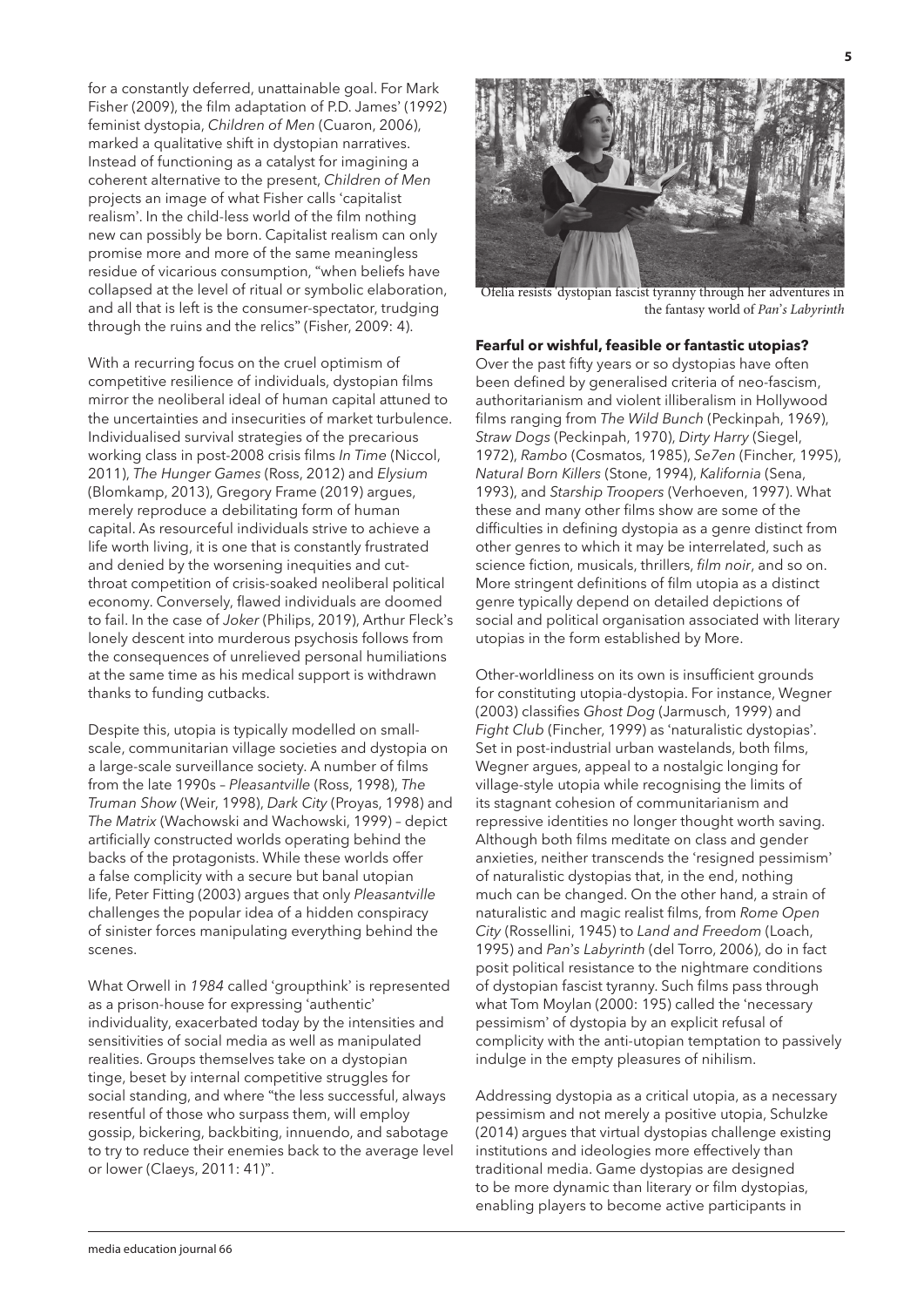

*Zootopia* – "cultural diversity celebrated?"

creating or reproducing dystopian scenarios. A game like *BioShock* follows the descent into dystopia of an Ayn Rand-style utopia, the underwater city of Rapture, inhabited by a world elite of leaders, entrepreneurs, artists, and intellectuals given free rein to pursue their individualistic appetites unhindered (Aldred and Greenspan, 2011). Since games constrain and guide players they are compelled to actively reproduce the inescapable contradictions of deeply troubled worlds. This arguably stands in contrast to positive utopian games like *The Sims* where gameplay tends to uncritically mirror the real world, for instance by accumulating consumer goods and erasing unequal original starting positions in social space.

Claeys does not discuss videogame dystopias and offers only a brief digression on film dystopias, which he judges as inferior to literary dystopias. Film is primarily a simplistic form of entertainment that subordinates plot and character to action and visual effect. At the more serious end of film dystopias, Claeys concedes, are literary adaptations and documentaries. Contemporary audiences, Claeys assumes without further ado, are "jaded by computer gaming" and are even more inured to simulated violence than film and television audiences.

Against the grain of categorising the film utopiadystopia continuum as a fixed genre appealing to a

| <b>Feasible fear-images</b>                                   | <b>Feasible wish-images</b>     |
|---------------------------------------------------------------|---------------------------------|
| Animal Farm<br>A Clockwork Orange<br>Handmaid's Tale<br>Joker | Zootopia<br>Utopia (Nazer)      |
| <b>Fantastic fear-images</b>                                  | <b>Fantastic wish-images</b>    |
| Children of Men<br>Metropolis<br>The Matrix                   | Wizard of Oz<br>Pan's Labyrinth |

Fig 1: Plotting Films as Feasible-Fantastic and Fear-Wish Images

predetermined audience segment, it may be more useful to begin from the working model of utopia developed by the sociologist Norbert Elias (1982). Elias's model includes both wishful utopias and fearful utopias, and hybrid combinations. Utopia represents a fantasy image of the hopes or fears of the possible consequences of acute but unresolved human problems, tensions and conflicts. Here the focus is on collective fantasy images of social relations and the state rather than idiosyncratic fantasy images of lone individuals. A public must exist that responds to the desires or fears of utopia and the form of symbolic communication. To prevent the concept of utopia from becoming too unwieldy and wide-ranging, and therefore being unable to fulfil its specific function as a means of human orientation, Elias was determined to ground utopia in fantasy images of present-day or future terrestrial societies and excluded fantastic and extra-terrestrial images of utopia.

As someone concerned to situate human societies in long-term perspective, Elias was alert to the increasing scope for the feasibility for human society to realise utopian plans and engage in social experiments and technological innovation in contrast to the impossibility of Thomas More's utopia five hundred years earlier. Utopia should no longer be understood in the pejorative sense of an unrealistic or illusory state of affairs. Yesterday's improbable utopia may become tomorrow's self-evident routine. Contemporary utopias must allow for this ambiguity. On the other hand, with current hype of AI, machine learning and robotics, prophetic technological futures are projected that may never happen, or at least not in the ways envisaged. Sharply uneven discrepancies between the level of control of nature, of each other, and of the self, lowers the threshold for collective uncertainty, fears and threats. In reality, Elias argued, the growing chain of social interdependencies has made global solidarity a more realistic prospect for humanity yet a deeply felt loss of security, stability and certainty restricts the emotional solidarity of people to more familiar sites of local and national identifications.

While it is unnecessary to exclude images of extraterrestrial and past societies as obstacles to human action, Elias provides a useful model for plotting the scope of film utopia-dystopias. Fig 1 opposite is a tool to trigger debate about where different films, television series and videogames might be plotted along a 'feasible-fantastic' axis and a 'fear-wish' axis. More ambiguous utopias will prove harder to place while feasible and fantastic fear-images are plentiful. For instance, does *Zootopia* (Howard and Moore, 2016), an animated Disney movie aimed at children where the individual prejudices and vices of anthropomorphised non-human animals are triumphantly overcome and cultural diversity celebrated, represent a feasible or a fantastic wish image? An obvious point of comparison is *Animal Farm* (Bachelor and Halas, 1954), Orwell's dystopian parable about the degeneration of the Bolshevik Revolution. Secretly funded by the CIA, the